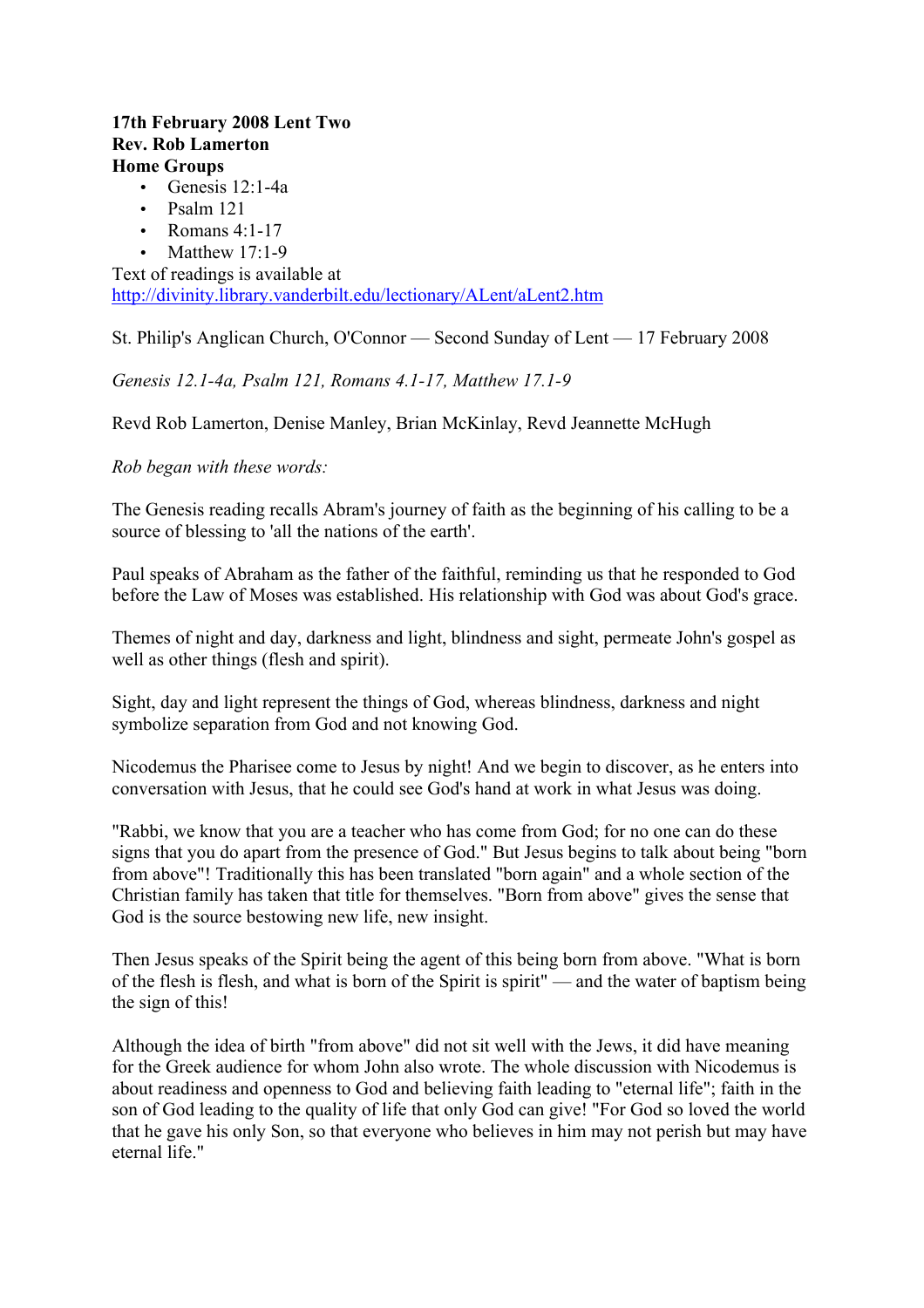Indeed, God did not send the Son into the world to condemn the world, but in order that the world might be saved through him. The purpose of this is so that the world might be saved (or healed).

Sorry! The apology to the stolen generations is a step in that healing! So Jesus is talking to Nicodemus about the beginning of faith in the Son of God.

One of the ways we can undertake our journey of faith is within a Home Group where we find deeper friendships, nurture, and care and where we encounter God's grace and where we can become better disciples of Jesus, open to the enabling of God's Spirit and to the saving healing work of God in and through God's people!

*Following this introduction by Rob, Denise spoke about the beginnings of the home groups at St. Philip's, how they came about and our hopes for them. She then told us about the Sunday group, which she and Ann lead. She also mentioned that we believe that now is a good time to consider establishing more groups.* 

*Brian then spoke about the experiences of the Tuesday group, which he and James facilitate, and Jeannette, who is a member of the Tuesday group, shared a reading about small groups.* 

*Rob concluded by inviting us to consider joining or establishing new groups.* 

*Below are the notes of what Brian presented. They are composed of thoughts from all the members of the Tuesday Group.*

The home group is an important opportunity to be with others from our parish community, to reflect together, to be together.

It's a joyful celebration of our community; a practical community and a community of spirit.

In the Tuesday evening group we have a flexible monthly pattern for our meeting.

Roughly speaking, each month we have one evening when we spend our time in prayer and worship.

- Once a month we have a concentrated study on a topic from the Bible or to do with our faith.
- On another occasion each month, we try to work on some practical issue, for example to do with the environment or a need in our local community.
- And each month, we have one evening just to have fun and enjoy each other's company, perhaps with a potluck meal.

The home group is a place of sharing; being able to share things that are important to each of us. The private prayer time is supportive and invaluable.

Of course, it's important that we keep confidential the things that we share with each other.

We give the gift of time to each other. As well as the hospitality of the home where we meet, we give hospitality to each other. We are open ourselves to each other and come prepared to